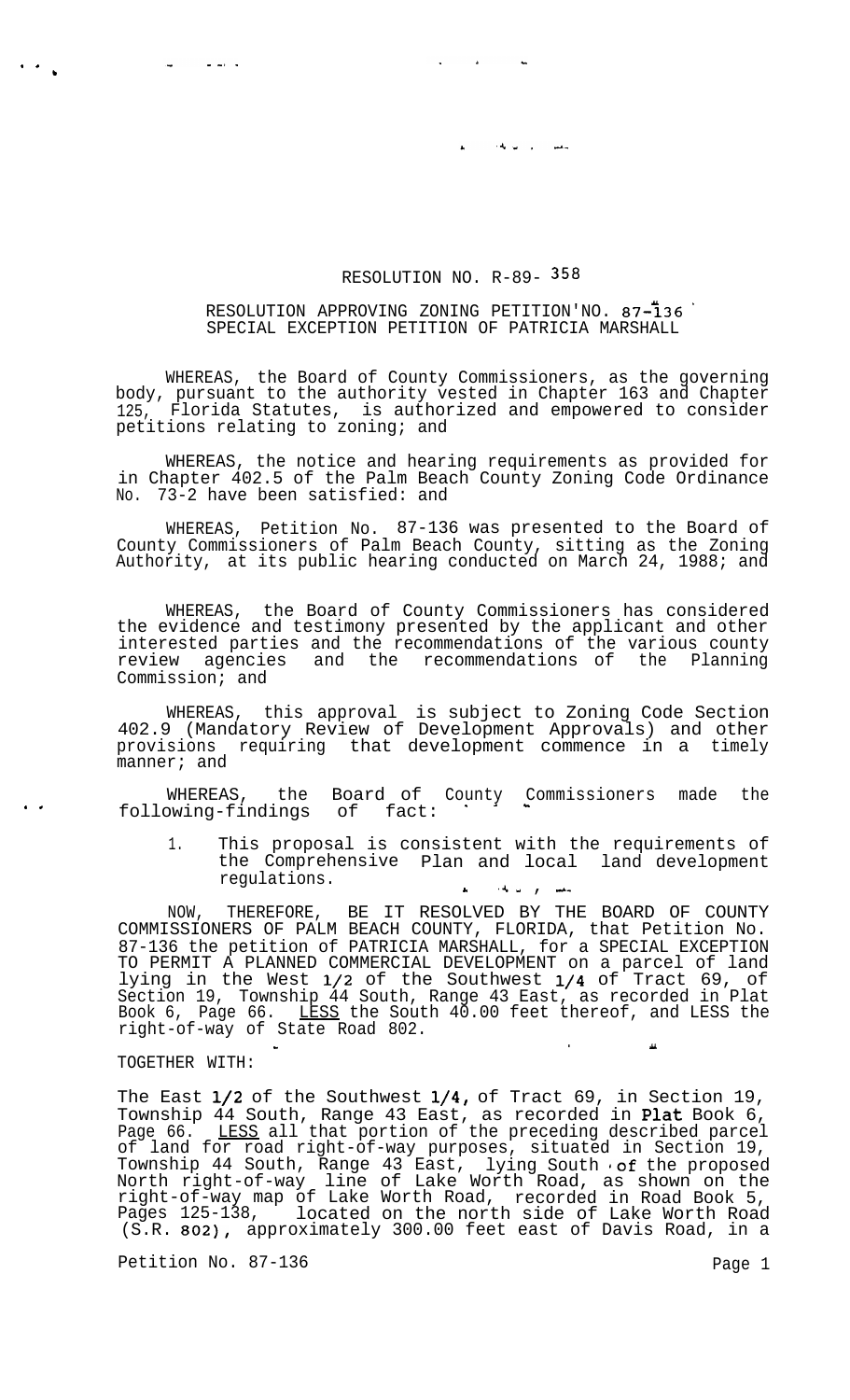$\frac{1}{2}$  and  $\frac{1}{2}$  and  $\frac{1}{2}$  $\mathcal{A}^{\mathcal{A}}$  , and  $\mathcal{A}^{\mathcal{A}}$  , and

. .

. .

CG-General. Commercial Zoning District, was approved as advertised, subject to the following conditions:

- 1. Prior to certification, the site plan shall be amended to indicate the following:
	- a. Required one (1) loading berth next to the structure for Phase II.
	- b. Required five (5) foot landscape strip to the north, exclusive of the two (2) foot car overhang.
	- **C .** Required handicap parking spaces for phase I and II.
	- d. Required six (6) foot interior landscape islands.
	- e. Required minimum 25 foot access dimension or obtain relief from Board of Adjustment.
- 2. The petitioner shall install perimeter landscaping along the ultimate perimeter of the site as indicated on exhibit 3.
- 3. The petitioner shall submit documentation verifying the existence of the two (2) existing structures on site prior to February, 1973, or obtain variance relief from the Board of Adjustment.
- 4. The petitioner shall indicate on the site plan where the 9,871 square foot of interior landscaping is located, and shall revise the required interior landscape figure to be 1,680 square feet.
- 5. In order to avoid an incompatible appearance upon adjacent residential areas,the rear facade(s) of the Planned Commercial Development shall be given architectural treatment consistent with the front of the center.
- -6. .A11 mechanical and air conditioning equipment shall be roof mounted and screened with parapets *or* be contained within the enclosed loading and service area.
	- 7. No stock loading or dumpster pickup will be permitted between the hours of  $8:00$  **P.M. and**  $8:00$  A.M.
	- 8. No storage or placement of any stock materials, refuse, equipment or accumulated debris shall be permitted in the rear of the Planned Commercial Development.
	- 9. A Unity of Title shall be executed covering the entire site. Two (2) copies of properly executed Unity of Title documents shall be submitted to the Zoning Division simultaneously with the Site Plan Review<br>Committee submittal.

10. No off-premise, or billboard-style, signs shall be Petition No. 87-136 Page 2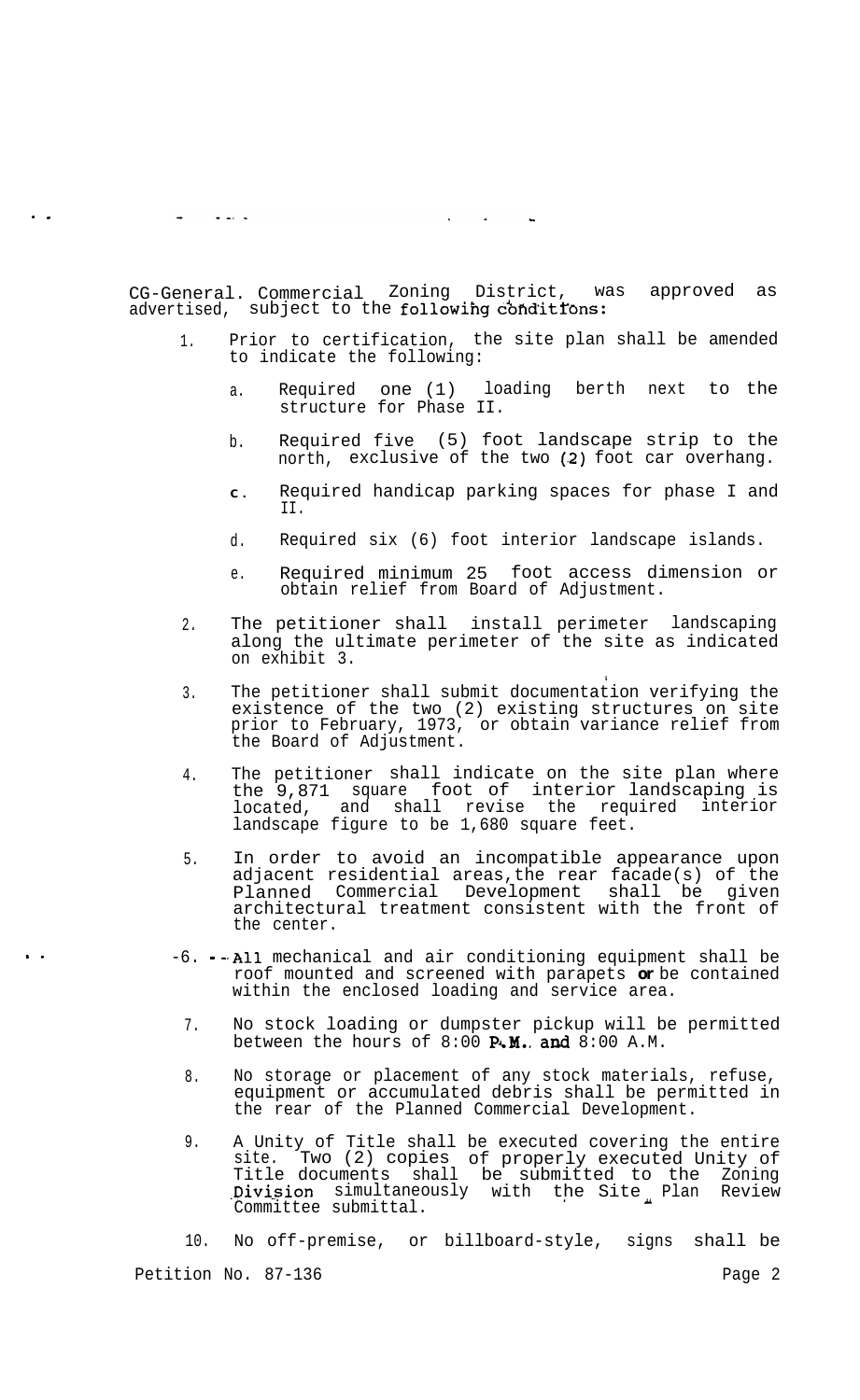permitted on the site.

- 11. All mechanical and air conditioning equipment shall be roof mounted and screened with parapets or be contained within the enclosed loading and service area.
- 12. Outdoor lighting used to illuminate the premises shall be' low intensity and directed away from adjacent properties and streets, shining only on the subject site.
- 13. All prohibited species shall be removed from site.  $4.4\,$  km  $^{-1}$
- 14. All required landscaping shall consist of native species.
- 15. Warehouse uses shall not be allowed on site.
- 16. The petitioner shall relocate the dumpster to an area on site where it does not interfere with the circulation or backup maneuvers of parked vehicles on  $\mathsf{site}$ .  $\blacksquare$
- 17. The dumpster shall be screened with, a six (6) foot board on board fence, or other acceptable material that is approved by the Zoning Division.
- 18. The developer shall retain the stormwater runoff in accordance with all applicable agency requirements in effect at the time of the permit application. However, at a minimum, this development shall retain **onsite** three (3) inches of the stormwater runoff generated by a three (3) year-one (1) hour storm as required by the Permit Section, Land Development Division. The drainage system shall be maintained in an acceptable condition as approved by the County Engineer. In the event that the drainage system is not adequately maintained as determined by the County Engineer, this matter will be referred to the Code Enforcement Board for enforcement.
- 19. The application and engineering plans, calculations, etc. to construct well and/or septic tank must be submitted to the Health Department prior to site plan approval (or prior to issuance of Building Permit for straight rezoning).
- 20. In order to comply with the mandatory traffic performance standards, the developer shall be restricted to the following land uses:
	- -. a-. A maximum of 3,900 square feet of gross leasable retail square footage.
		- b. A maximum of 6,100 square feet (of the total 12,000 square feet) of general office.

c. A maximum of 2,006 square feet of medical offices

 $\dot{\mathcal{L}}$  .

 $\mu$ 

 $\sim$ 

Petition No. 87-136 Page 3

 $\mathcal{L}(\mathcal{L})$  and  $\mathcal{L}(\mathcal{L})$